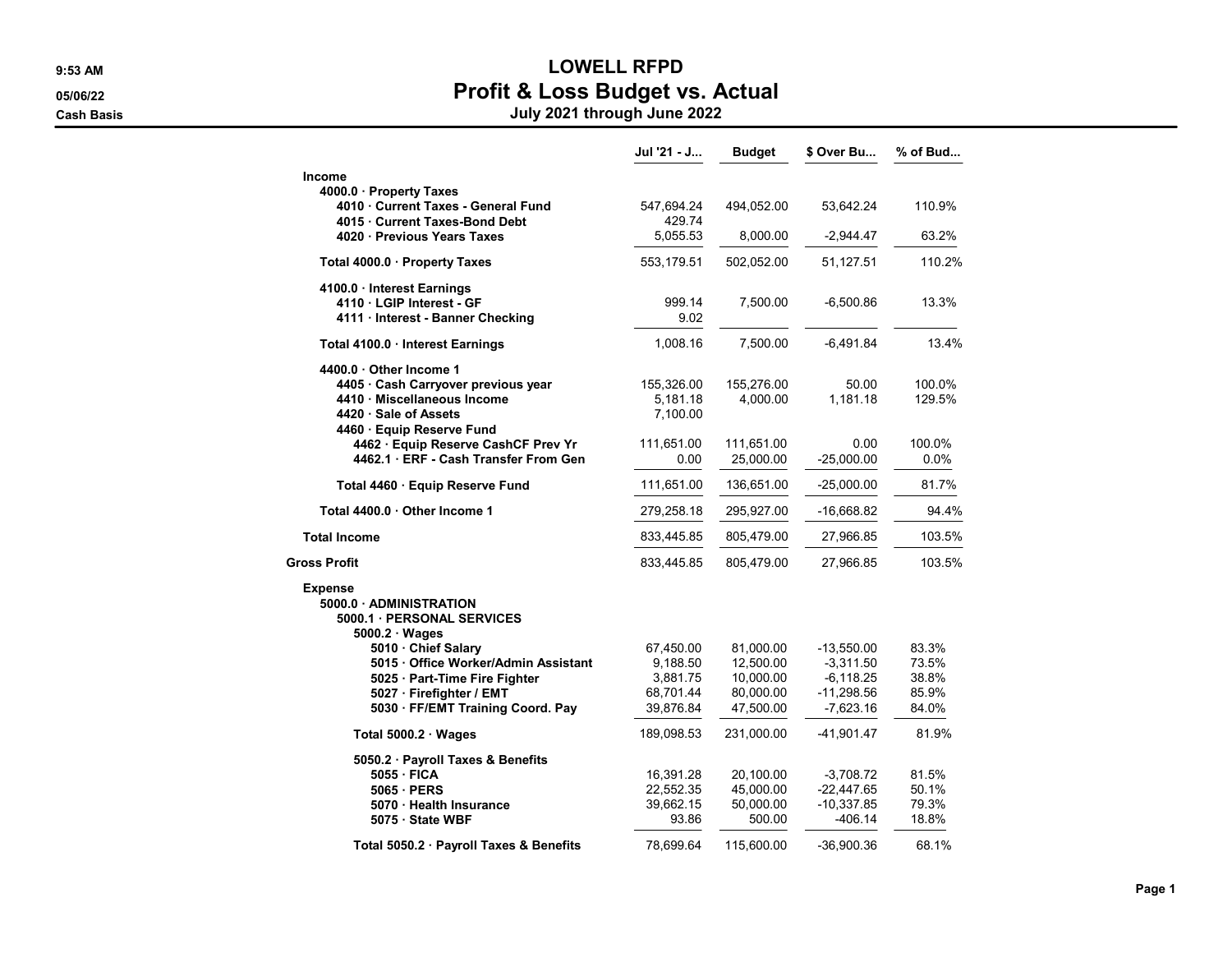## 9:53 AM LOWELL RFPD 05/06/22 **Profit & Loss Budget vs. Actual**

Cash Basis July 2021 through June 2022

|                                        | Jul '21 - J | <b>Budget</b> | \$ Over Bu  | % of Bud |
|----------------------------------------|-------------|---------------|-------------|----------|
| 5000.1 · PERSONAL SERVICES - Other     | 117.68      |               |             |          |
| Total 5000.1 · PERSONAL SERVICES       | 267,915.85  | 346,600.00    | -78,684.15  | 77.3%    |
| 5100.2 MATERIALS & SERVICES            |             |               |             |          |
| 5111 · Bank Service Charges            | 37.50       | 200.00        | $-162.50$   | 18.8%    |
| 5115 Office Supplies                   | 1,835.61    | 1,100.00      | 735.61      | 166.9%   |
| 5120 · Legal Services & Fees           | 160.00      | 3,000.00      | $-2,840.00$ | 5.3%     |
| $5125 \cdot$ Audit                     | 6,700.00    | 7,500.00      | $-800.00$   | 89.3%    |
| 5130 · Property & Liability Insurance  | 25,841.00   | 19,000.00     | 6,841.00    | 136.0%   |
| 5145 · Election Expense                | 428.66      | 300.00        | 128.66      | 142.9%   |
| 5155 · Dues & Subscriptions            | 4,327.07    | 5,200.00      | $-872.93$   | 83.2%    |
| 5160 · Fidelty Bond                    | 533.00      | 550.00        | $-17.00$    | 96.9%    |
| 5170 · Board Training Expense          | 0.00        | 2,000.00      | $-2,000.00$ | 0.0%     |
| 5175 · Board Travel                    | 0.00        | 5,000.00      | $-5,000.00$ | 0.0%     |
| 5180 · Board Administrative Expenses   | 439.06      | 300.00        | 139.06      | 146.4%   |
| 5185 · Office Equipment (small)        | 0.00        | 1,000.00      | $-1,000.00$ | 0.0%     |
| 5190 · Copier Lease                    | 1,467.65    | 1,500.00      | $-32.35$    | 97.8%    |
| 5191 Communication Equipment           | 2,102.64    | 1,500.00      | 602.64      | 140.2%   |
| 5192 · Copier Expense                  | 424.54      | 500.00        | $-75.46$    | 84.9%    |
| Total 5100.2 · MATERIALS & SERVICES    | 44,296.73   | 48,650.00     | $-4,353.27$ | 91.1%    |
| Total 5000.0 ADMINISTRATION            | 312,212.58  | 395,250.00    | -83,037.42  | 79.0%    |
| 6000.0 · FIREFIGHTING AND RESCUE       |             |               |             |          |
| 6100.2 · MATERIALS & SERVICES          |             |               |             |          |
| 6010 Chief's Expense                   | 771.94      | 1,000.00      | $-228.06$   | 77.2%    |
| 6015 · Fire Prevention                 | 1,911.35    | 2,500.00      | -588.65     | 76.5%    |
| 6020 · Logistics/Meals                 | 605.70      | 1,500.00      | $-894.30$   | 40.4%    |
| 6025 · Volunteer Expense               | 8,278.35    | 15,000.00     | -6,721.65   | 55.2%    |
| 6030 · Gas, Oil, Tires                 | 10,864.31   | 18,000.00     | $-7,135.69$ | 60.4%    |
| 6035 · Volunteer Insurance             | 3,393.20    | 8,000.00      | $-4,606.80$ | 42.4%    |
| 6040 · Liability/Workers Comp Insuranc | 3,637.47    | 7,500.00      | $-3,862.53$ | 48.5%    |
| 6045 Utilities                         | 16,291.27   | 23,000.00     | $-6,708.73$ | 70.8%    |
| 6050 · Dispatch Assessment             | 14,085.77   | 15,000.00     | -914.23     | 93.9%    |
| 6055 Training                          | 7,230.73    | 7,000.00      | 230.73      | 103.3%   |
| 6060 · EMT Supplies                    | 3,150.36    | 7,000.00      | $-3,849.64$ | 45.0%    |
| 6065 · Building & Ground               | 11,349.80   | 8,000.00      | 3,349.80    | 141.9%   |
| 6070 · Vehicle Repair and Maintenance  | 4,494.77    | 11,000.00     | $-6,505.23$ | 40.9%    |
| 6075 · Equipment Repair & Maint.       | 10,465.84   | 7,000.00      | 3,465.84    | 149.5%   |
| 6080 · Fire Fighting Equipment         | 6,198.93    | 10,000.00     | $-3,801.07$ | 62.0%    |
| 6090 · Miscellaneous Supplies          | 89.97       | 500.00        | $-410.03$   | 18.0%    |
| 6096 · EMT Education                   | 6,743.75    | 20,000.00     | -13,256.25  | 33.7%    |
| Total 6100.2 MATERIALS & SERVICES      | 109,563.51  | 162,000.00    | -52,436.49  | 67.6%    |

6300.0 · CAPITAL OUTLAY